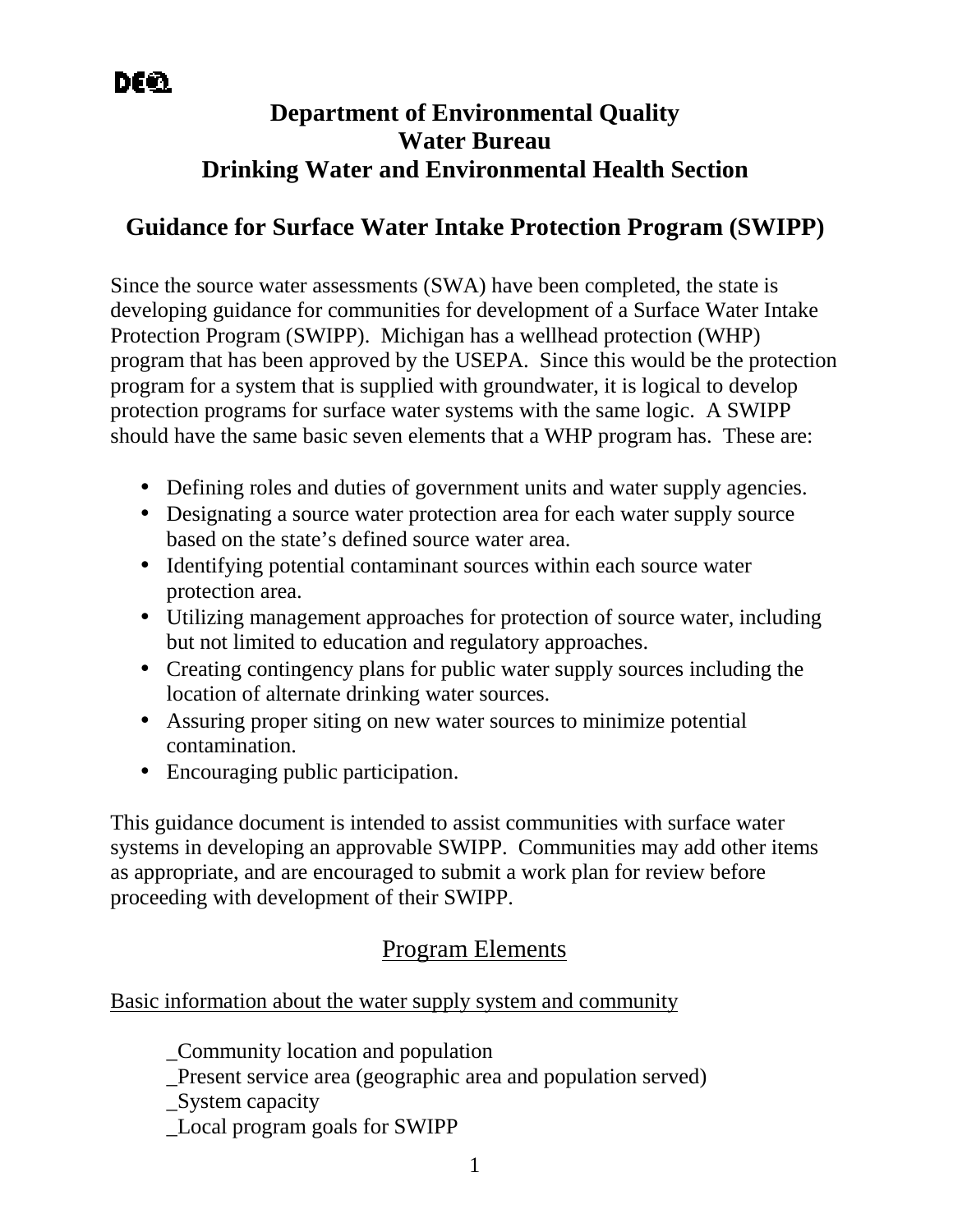### Defining roles and duties of government units and water supply agencies

- \_Identification of all people, local, county, or state agencies, or public water supply agencies that have significant responsibilities for carrying out the local SWIPP
- \_Brief description of the roles and responsibilities for each person or agency
- \_Intergovernmental agreements, memoranda, or ordinances which set forth procedures or responsibilities related to SWIPP
- \_Agency, person and/or team responsible for the periodic update of the local SWIPP
- \_Schedule for quarterly meetings of SWIPP team

Designating a source water protection area for each water supply source based on the state's defined source water area

- \_Map that shows or describes the area that contributes water to your source. This is described in your source water assessment that was completed by the state. This will be very site specific and may be very general for some systems. i.e. a Great Lake source extending far into the lake versus an inland river intake with a defined watershed (Use of a U.S. Geological Survey quadrangle map as a base is recommended).
- \_Small watershed boundaries and/or surface water runoff patterns, if appropriate for SWIPP
- \_Storm water drainage system and facilities, including storm water basins if relevant to the SWIPP

### Identifying potential sources of contamination within the SWP area

NOTE: This will take some judgment since there may be numerous potential contamination sources. It may be necessary to describe them both specifically for significant ones and generally for those that are relatively common. For example; there are numerous underground tanks, but fewer large industrial complexes.

\_Record searches to identify potential sources of contamination and land uses that have a potential to impact the surface water source \_General surveys to identify potential sources of contamination and land uses that have a potential to impact the surface water source

\_Record searches to identify historical land uses that have a potential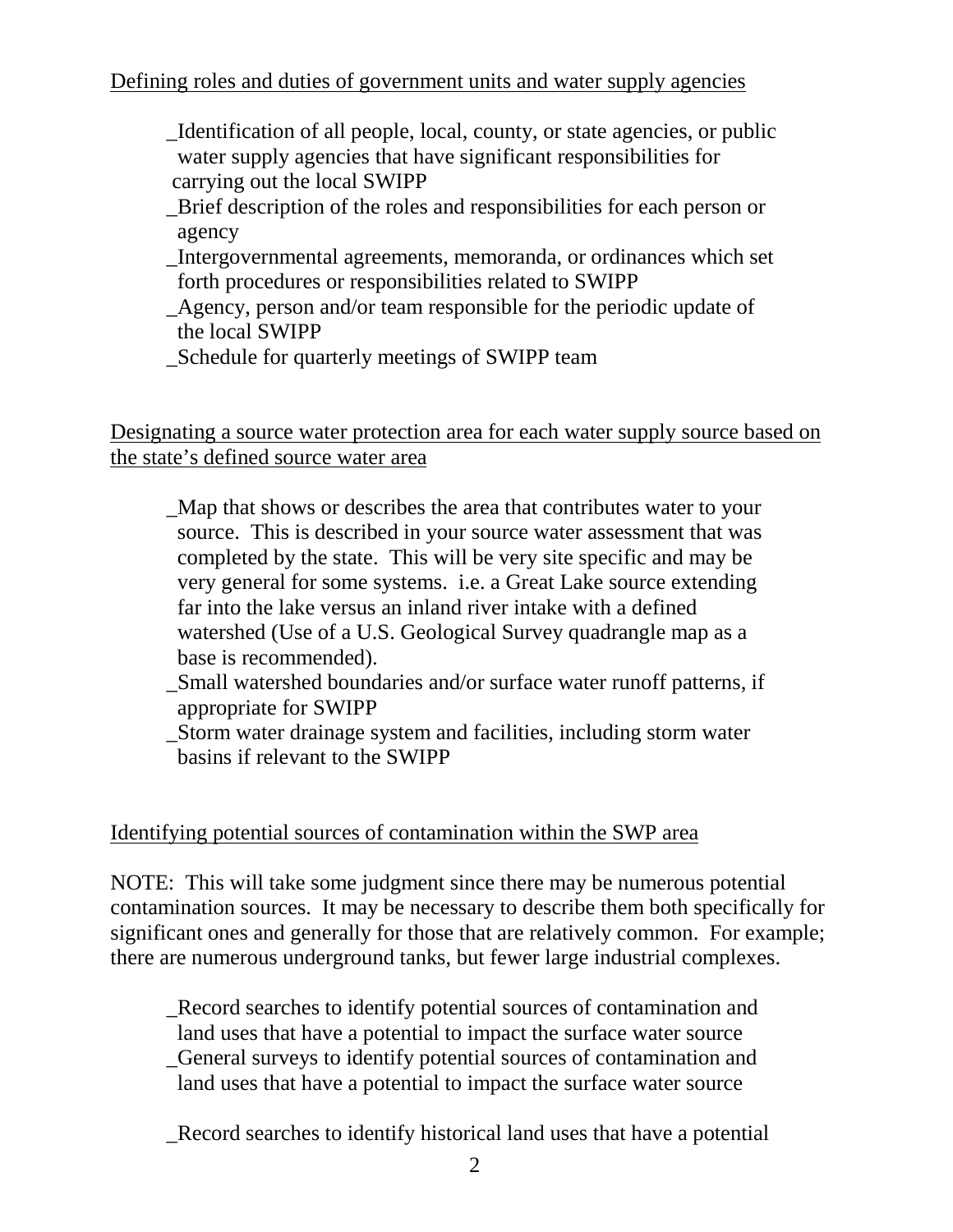to impact the surface water source

- \_Map which displays potential sources of contamination within the SWIPP
- \_Description of the process used to identify potential sources of contamination, including the sources of information
- \_Comprehensive listing of potential sources of contamination within the SWIPP area

Utilizing management approaches for protection of source water, including but not limited to education and regulatory approaches

\_Description of the local management program for SWIPP. Examples of local management program elements include:

- Zoning ordinance provisions for SWIPP
- Facility inspection or hazardous material survey program
- Information to businesses concerning state and county requirements
- Environmental permits checklist for new businesses
- Strategic monitoring within the SWIPP area
- Inter-agency coordination and communication
- Other SWIPP elements developed by the local agency
- Identification of partnerships or agreements with county or state agencies which will help implement the local SWIPP
- Development and implementation of best management practices that reduce the risk of surface water contamination
- On-site inspections for the purpose of improving facility management of potential sources of contamination
- Incorporation of SWIPP into a municipality's master plan or other regional land use planning program

\_Timetable for management plan implementation

Creating contingency plans for public water supply sources including the location of alternative drinking water sources

\_Plans for how the community would deal with a major threat to the intake.

- \_Response protocol in the event of a hazardous substance spill or other emergency
- \_Emergency water supplies (bottled, bulk, etc.)
- \_Policies and procedures related to water supply replacement